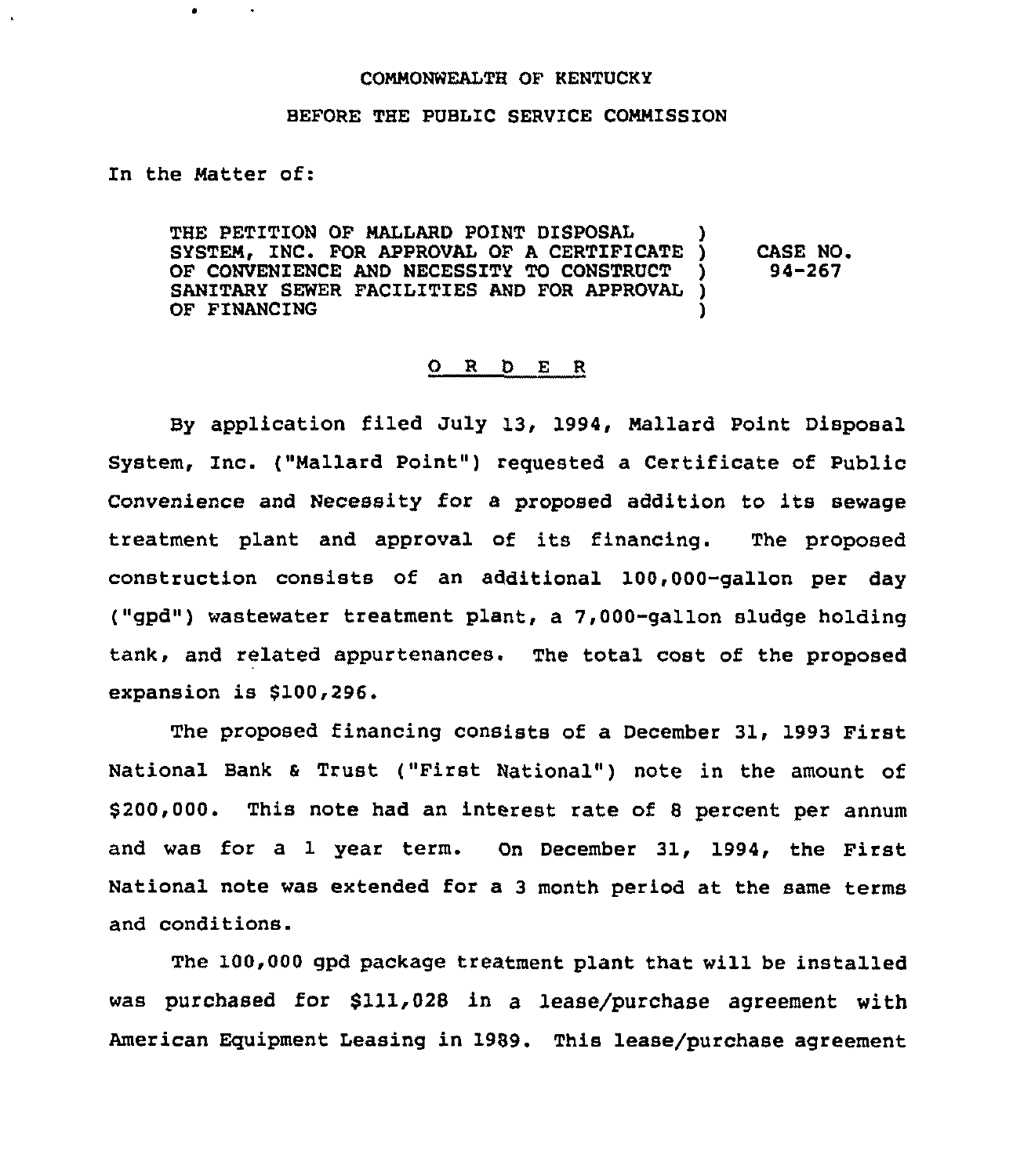was executed without Commission approval and, therefore, is a violation of KRS 278.300(1).

Mallard Point's application is unclear as to what costs are being financed by the First National note. In its Amended Staff Report, the Commission Staff ("Staff" ) recommended interest expense be based on financing the treatment plant installation cost of \$ 100,296 over a 10 year term at an interest rate of <sup>8</sup> percent per annum. The Commission accepts Staff's recommendation to approve only \$100,296 of the First National Note.

Drawings for the proposed improvements prepared by Nayes, Sudderth and Etheredge, Inc., Lexington, Kentucky ("Engineer"), have been approved by the Division of Water of the Natural Resources and Environmental Protection Cabinet.

The Commission, having reviewed the application, the information submitted subsequent thereto, and being otherwise sufficiently advised, finds that:

1. Public convenience and necessity require that the proposed construction be performed and that a Certificate of Public Convenience and Necessity be granted.

2. The proposed construction consists of installation of an additional 100,000 gpd wastewater treatment plant, a 7,000-gallon sludge holding tank and related appurtenances.

3. Any deviations from the construction approved should be undertaken only with the prior approval of the Commission.

$$
-2-
$$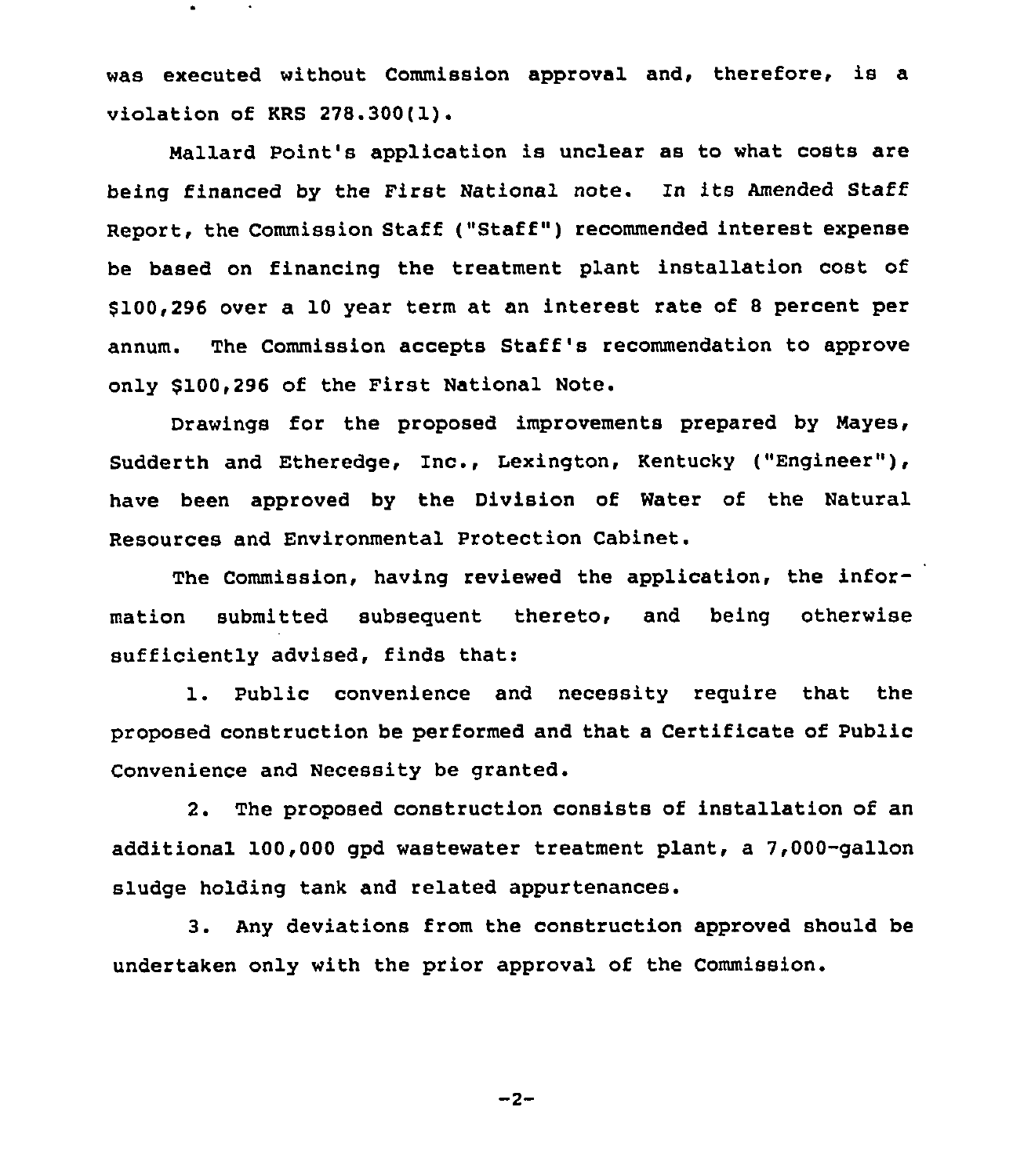4. Mallard Point should obtain approval from the Commission prior to performing any additional construction not expressly certificated by this Order.

5. Mallard Point should furnish duly verified documentation of the total costs of this project including the cost of construction and all other capitalized costs (ie., engineering, legal, administrative) within <sup>60</sup> days of the date that construction is substantially completed. Said construction costs should be classified into appropriate plant accounts in accordance with the Uniform System of Accounts for Sewage Utilities prescribed by the Commission.

6. mallard Point's contract with its Engineer should require the provision of construction inspection under the general supervision of a professional engineer with a Kentucky registration in civil or mechanical engineering to ensure that the construction work is done in accordance with the contract plans and specifications and in conformance with the best practices of the construction trades involved in the project.

7. Mallard Point should, within <sup>60</sup> days of the date of substantial completion of this construction, furnish a copy of the "as-built" drawings and a statement signed by the Engineer that the construction has been satisfactorily completed in accordance with the contract plans and specifications.

8. Only \$100,296 of Nallard Point's proposed First National note is for a lawful object within its corporate purpose, is

-3-